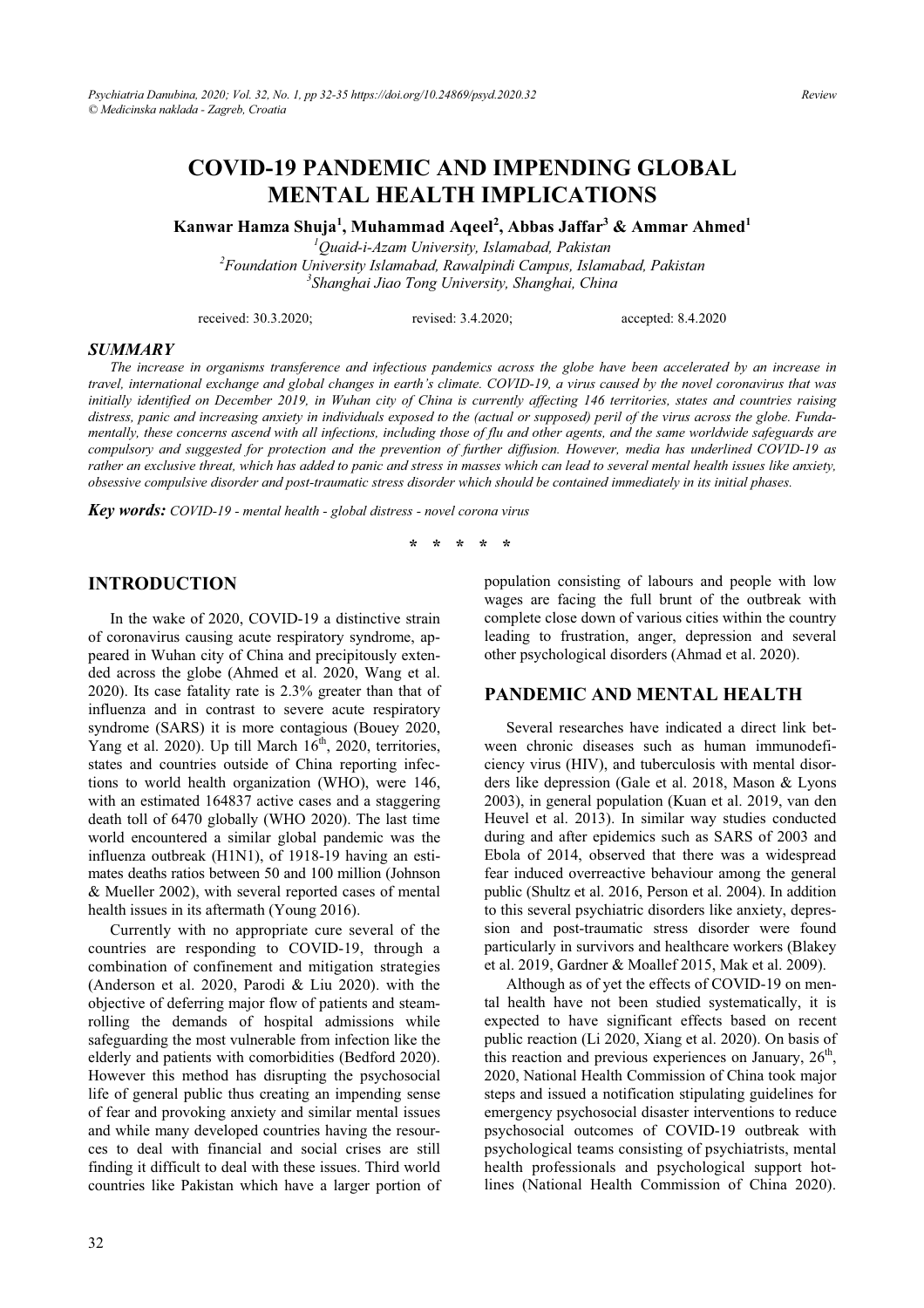Subsequent to which WHO's department of Mental Health and Substance Use on March  $18<sup>th</sup>$ , 2020, developed outline addressing considerations for general and various targeted populations to support for mental health and psychosocial wellbeing (World Health Organization 2020), placing psychiatrists and mental health professionals to help both patients and general public in understanding the possible effect of COVID-19 and assisting their patients, families and public in dealing with the newest threat in most effective ways.

## **STIGMATIZATION**

As highlighted by WHO in their mental health outline stigmatization and scapegoating of affected persons, health care professionals and authority figures is very common occurrence during epidemics (Rubin & Wessely 2020, Shigemura et al. 2020) and unfortunately this trend still prevails during current outbreak of COVID-19, as several people of Asian lineage, explicitly Chinesse are victimized by xenophobia and social stigmatization, with immense levels of threats online and during public interactions (World Health Organization 2020). With such reaction from educated and civilized countries, nations like Pakistan where most of the population is still illiterate this stigmatization specifically towards the affected individuals and their families is on rise. Therefore it is essential for the mental health professionals including psychiatrists and psychologists to act as unbiased voice of reasoning and assist in educating the general masses to reduce their fear and stigmatization towards the affected individuals and Chinesse communities.

## **MEDICAL MISTRUST AND CONSPIRACY THEORIES**

With still no success in creating a working vaccine for COVID-19, there is a general sense of medical mistrust in the masses which is resulting in less use of health care facilities and health condition management (Burkle Jr n.d, Ho 2020). Additionally this mistrust of health facilities has also been linked to variety of diseases and disorders involving autism, cancer and HIV and disparities based on ethnicity and race (Pellowski et al. 2013, Good et al. 2005). Another important aspect that often appears along side medical mistrust during pandemic is of conspiracy theories (Quinn 2018). Studies have pointed several instances where participants held a false belief relating to medical health. This can easily leads and enforces movements such as antivaccination trends during measles outbreak (Jolley & Douglas 2014) which in turn enforces stigmatization and less adherence to health recommendations.

One prime example can by of Pakistan where still many of the citizens have a general mistrust towards using medicines and prefer herbal or home remedy while simultaneously avoid mental health professionals due to lack of knowledge, believes in myths and fear of being stigmatized (Keynejad 2008). Similarly as seen in many previous cases such as that of polio and the conspiracy theories which many Pakistani had led to rejection of polio vaccinations (Andrade & Hussain 2018). For this reason media along with officials should come forth and educate people about the importance and existence of not only physical health issues but mental health issues during a pandemic along with medical and mental health professionals to sustain a scientific and fact based presentation and suggestions while addressing the importance of COVID-19 control practices.

#### **ANXIETY AND OBSESSIVE COMPULSIVE DISORDER**

Any uncertain situation can lead to panic induced behavior and with the influence of COVID-19, selfconfinement and an absence of proper treatment for the infectious disease has led masses in panic and anxiety inciting situation (Lunn et al. 2020). Though these anxiety symptoms may not accelerate to diagnostic threshold of DSM-5, still reassurance from mental health professionals can help the individuals to cope with their current anxieties. Likewise contamination obsession which is persistent, unwanted discomfort regarding one's cleanliness and in constant need of washing or sterilizing is usually classified under obessessive compulsive disorder (Williams et al. 2013). And in case of pandemic brought on by an infectious virus this form of OCD can enhances panic resulting in disruption and operative impairment of individual. This should be carefully checked upon as countries like Pakistan not all the people are registered to mental health professionals and can suffer indefinitely in such circumstances. Mental health professionals and clinical psychologists should be attentive towards such impending issues and try to resolve it with utmost care.

#### **AGGRESSION, FRUSTRATION AND POST-TRAUMATIC STRESS DISORDER**

Initially public emotional response to any pandemic is of extreme fear and uncertainty which usually drives towards negative societal behaviors and can involve public mental health concerns like anxiety, insomnia, depression aggression, frustration and hysteria (Shigemura et al. 2020). If compared to previous studies relating to outbreak of SARS, pateints with definite or alleged COVID-19, and are in quarantine will most likely suffer from loneliness, anger and frustration (Xiang 2020). Similarly another concern is for survivors and mental health care professionals to suffer from PTSD. In a study conducted in a hospital in Beijing, quarantined health workers who worked in high risk clinical sites such as SARS unit or had a family member or peer infected by SARS reported significantly higher level of post-traumatic stress symptoms in comparisons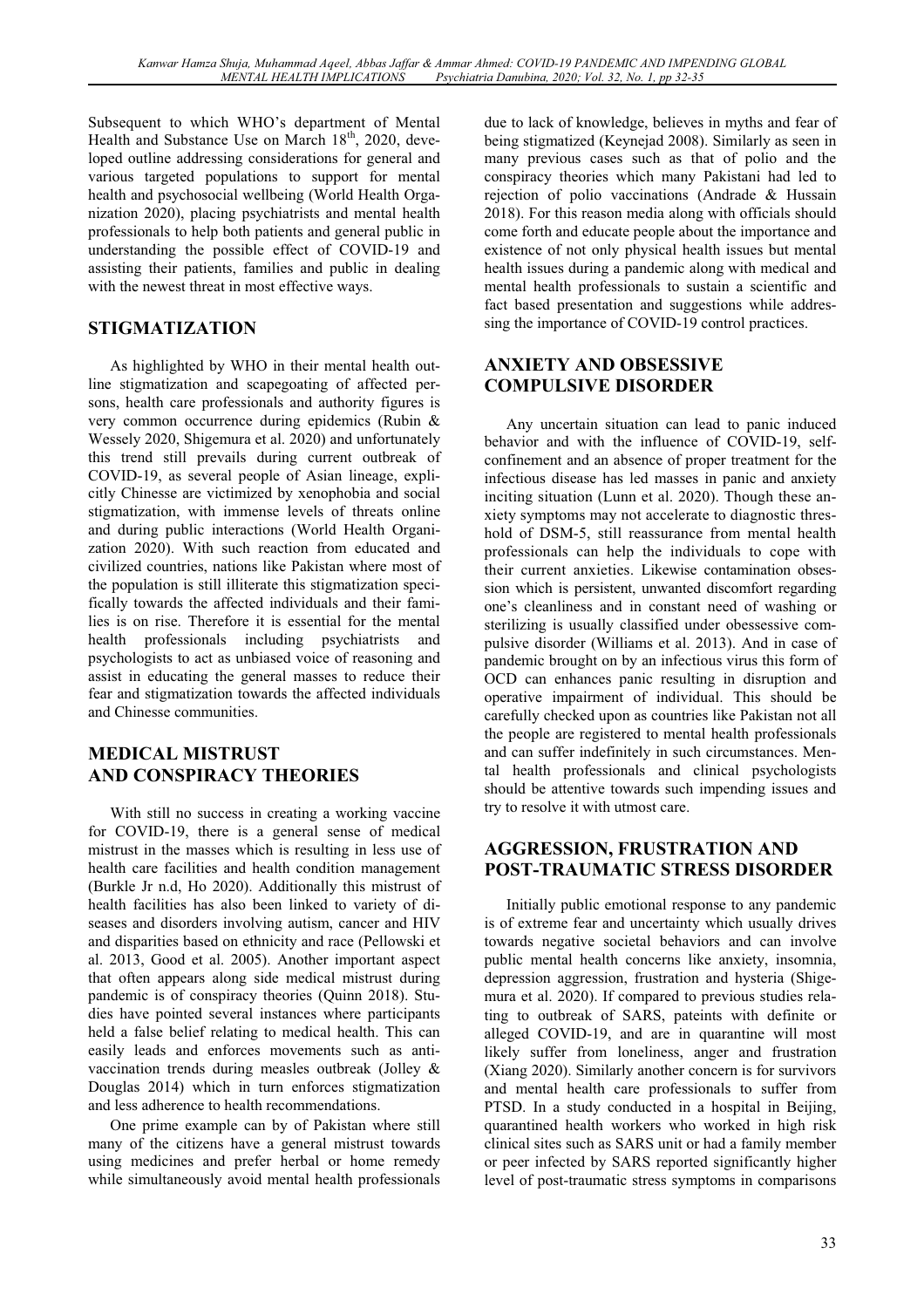to those without similar experiences (Kaiser 2020, Yi et al. 2020, Wu 2009). Likewise medical professionals who dealt with SARS patients or worked during outbreak of SARS also stated fear, anxiety, depression and frustration (Wu et al. 2009, Liu et al. 2003). In a nation like Pakistan where uncertainty is not only that of COVID-19 but also for many about their next meal and disrupted work life due to lock down emotional disturbances such as aggression and frustration will be common. Comparably those health professionals working in quarantine COVID-19 units with lack of proper protective measures and death of fellow doctors can lead to significant symptoms of post-traumatic stress disorder and mental health professionals should apply therapies such as stress-adaptation model to reduce the level of high stress in health professionals (Folkman & Greer 2000).

## **CONCLUSION**

Though the pandemic of COVID-19 has spread fear on not only individual but societal levels and the need to implement proper mental health precautions along with physical health precautions, especially in countries like Pakistan where resources are limited and timely detection and eradication of mental health issues can help the patients in long term sufferings. Other strategies such as online psychological helplines from home can also give an easy access to psychologists and the masses for communication and assistance.

#### *Acknowledgements:* None.

*Conflict of interest:* None to declare.

#### *Contribution of individual authors:*

- Kanwar Hamza Shuja & Muhammad Aqeel: study design, literature search, first draft, manuscript revisions, approval of the final version.
- Abbas Jaffar: literature search, manuscript revisions. Ammar Ahmed: literature search, manuscript revisions.

#### **References**

- *1. Ahmad T, Khan M, Khan FM & Hui J: Are we ready for the new fatal Coronavirus: scenario of Pakistan? Human Vaccines & Immunotherapeutics 2020; 1-3*
- *2. Ahmed SF, Quadeer AA & McKay MR: Preliminary identification of potential vaccine targets for the COVID-19 coronavirus (SARS-CoV-2) based on SARS-CoV immunological studies. Viruses 2020; 12:254*
- *3. Anderson RM, Heesterbeek H, Klinkenberg D & Hollingsworth TD: How will country-based mitigation measures influence the course of the COVID-19 epidemic? The Lancet 2020; 395:931-934*
- *4. Andrade GE & Hussain A: Polio in Pakistan: Political, Sociological, and Epidemiological Factors. Cureus 2018; 10*
- *5. Bedford J, Enria D, Giesecke J, Heymann DL, Ihekweazu C, Kobinger G & Ungchusak K: COVID-19: towards controlling of a pandemic. The Lancet, 2020*
- *6. Blakey SM, Kirby AC, McClure KE, Elbogen EB, Beckham JC, Watkins LL & Clapp JD: Posttraumatic safety behaviors: Characteristics and associations with symptom severity in two samples. Traumatology, 2019*
- *7. Bouey J: From SARS to 2019-Coronavirus (nCoV): US-China Collaborations on Pandemic Response, 2020*
- *8. Burkle Jr, FM: Declining Public Health Protections within Autocratic Regimes: Impact on Global Public Health Security, Infectious Disease Outbreaks, Epidemics, and Pandemics (n.d.)*
- *9. Folkman S & Greer S: Promoting psychological wellbeing in the face of serious illness: when theory, research and practice inform each other. Psycho-Oncology: Journal of the Psychological, Social and Behavioral Dimensions of Cancer 2000; 9:11-19*
- *10. Gale SD, Berrett AN, Erickson LD, Brown BL & Hedges DW: Association between virus exposure and depression in US adults. Psychiatry research 2018; 261:73-79*
- *11. Gardner PJ & Moallef P: Psychological impact on SARS survivors: Critical review of the English language literature. Canadian Psychology/Psychologie canadienne 2015; 56:123*
- *12. Good MD, James C, Good BJ & Becker AE: The culture of medicine and racial, ethnic, and class disparities in healthcare. The Blackwell Companion to Social Inequalities. Malden, MA: Blackwell Publishing, Ltd, 2005; 396-423*
- *13. Ho CS: Mental Health Strategies to Combat the Psychological Impact of COVID-19 Beyond Paranoia and Panic, 2020*
- *14. Johnson NP & Mueller J: Updating the accounts: global mortality of the 1918-1920 "Spanish" influenza pandemic. Bulletin of the History of Medicine 2002; 105-115*
- *15. Jolley D & Douglas KM: The effects of anti-vaccine conspiracy theories on vaccination intentions. PloS one 2014; 9*
- *16. Kaiser F: Framing risk, reducing panic during virus outbreak. 2020. Retrieved from: https://asiatimes.com/2020/02/framing-risk-reducingpanic-during-virus-outbreak/*
- *17. Keynejad R: Barriers to seeking help. What stops ethnic minority groups in Redbridge accessing mental health services, 2008*
- *18. Kuan V, Denaxas S, Gonzalez-Izquierdo A, Direk K, Bhatti O, Husain S & Lumbers RT: A chronological map of 308 physical and mental health conditions from 4 million individuals in the English National Health Service. The Lancet Digital Health 2019; 1:e63-e77*
- *19. Li W, Yang Y, Liu ZH, Zhao YJ, Zhang Q, Zhang L & Xiang YT: Progression of Mental Health Services during the COVID-19 Outbreak in China. Int J Biol Sci 2020; 16:1732-1738*
- *20. Liu TB, Chen XY & Miao GD: Recommendations on diagnostic criteria and prevention of SARS-related mental disorders. J Clin Psychol Med 2003; 13:188-191*
- *21. Lunn P, Belton C, Lavin C, McGowan F, Timmons S & Robertson D: Using behavioural science to help fight the coronavirus (No. WP656), 2020*
- *22. Mak IWC, Chu CM, Pan PC, Yiu MGC & Chan VL: Longterm psychiatric morbidities among SARS survivors. General hospital psychiatry 2009; 31:318-326*
- *23. Mason BW & Lyons RA: Acute psychological effects of suspected bioterrorism. Journal of Epidemiology & Community Health 2003; 57:353-354*